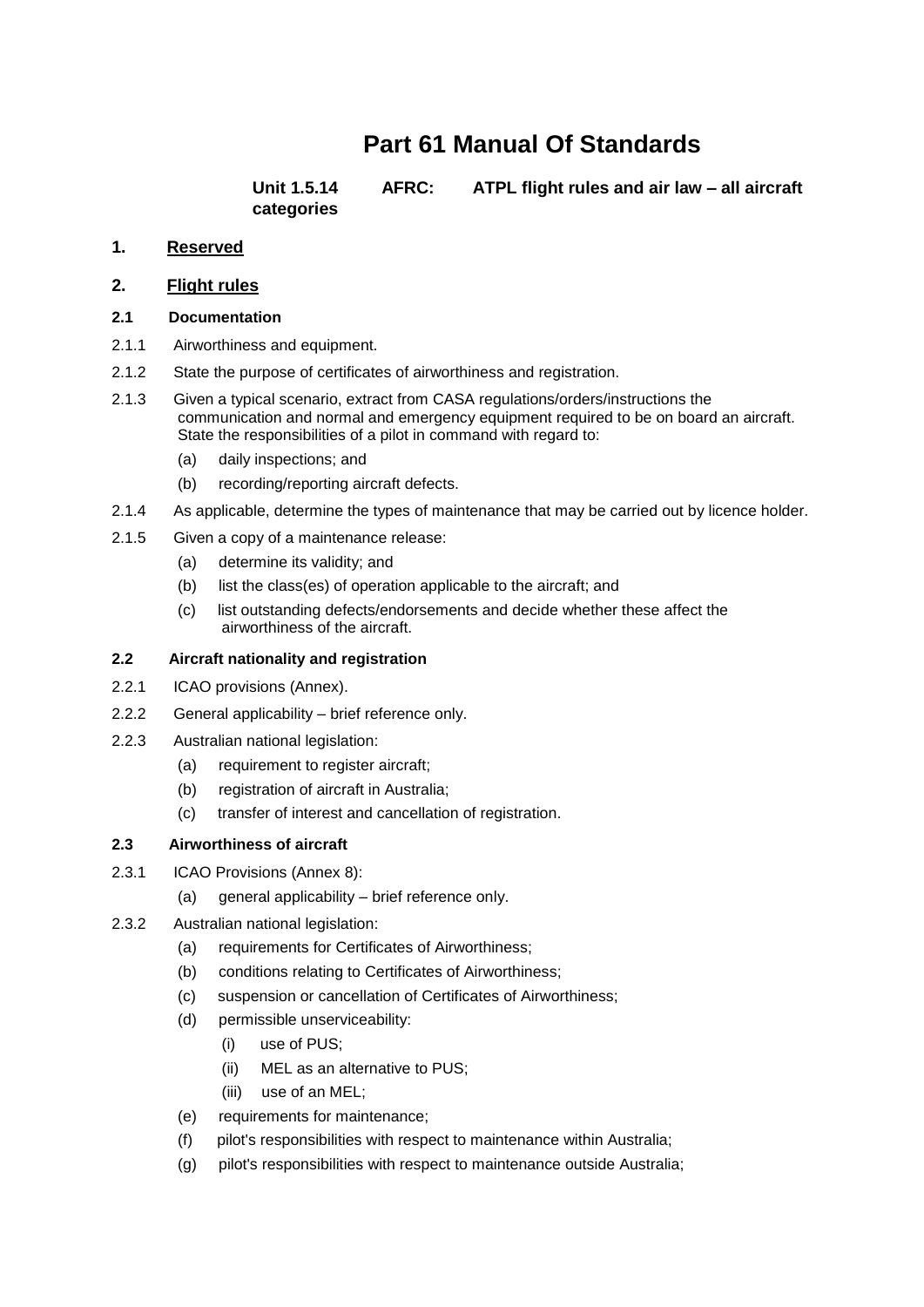- (h) maintenance release requirements;
- (i) suspension, cancellation of a maintenance release;
- (j) cessation or recommencement of a maintenance release;
- (k) pilot's responsibilities with respect to defects or damage;
- (l) compliance and certification of Airworthiness Directives;
- (m) classes of controlled airspace.

## **2.4 Personnel licensing**

- 2.4.1 ICAO Provisions (Annex 1):
	- (a) general applicability.
- 2.4.2 Australian national legislation:
	- (a) general provisions:
		- (i) licences;
		- (ii) ratings;
	- (b) ATPL:
		- (i) privileges;
		- (ii) limitations;
		- (iii) recency requirements;
	- (c) classification of operations;
	- (d) multi-crew aircraft:
		- (i) composition of crew;
		- (ii) flight and duty time limitations.

# **2.5 Rules of the air**

- 2.5.1 ICAO Annex 2:
	- (a) general applicability.
- 2.5.2 Australian national legislation.
- 2.5.3 Rules of the Air Review (CAR Part XII).
- 2.5.4 Conditions of flight (CAR PART XI):
	- (a) flight manuals;
	- (b) documents required for flight;
	- (c) carriage and discharge of firearms;
	- (d) drunkenness and violence on board an aircraft;
	- (e) dropping of articles;
	- (f) flight over public gatherings;
	- (g) low flying.

# **2.6 Procedures for air navigation**

- 2.6.1 ICAO Doc 8168 OPS/611:
	- (a) general provisions brief reference only.
- 2.6.2 Australian national legislation Review AIP (DAP):
	- (a) general requirements;
	- (b) alternate planning requirements.

## **2.7 Air traffic services**

2.7.1 ICAO Annex II and Doc 4444: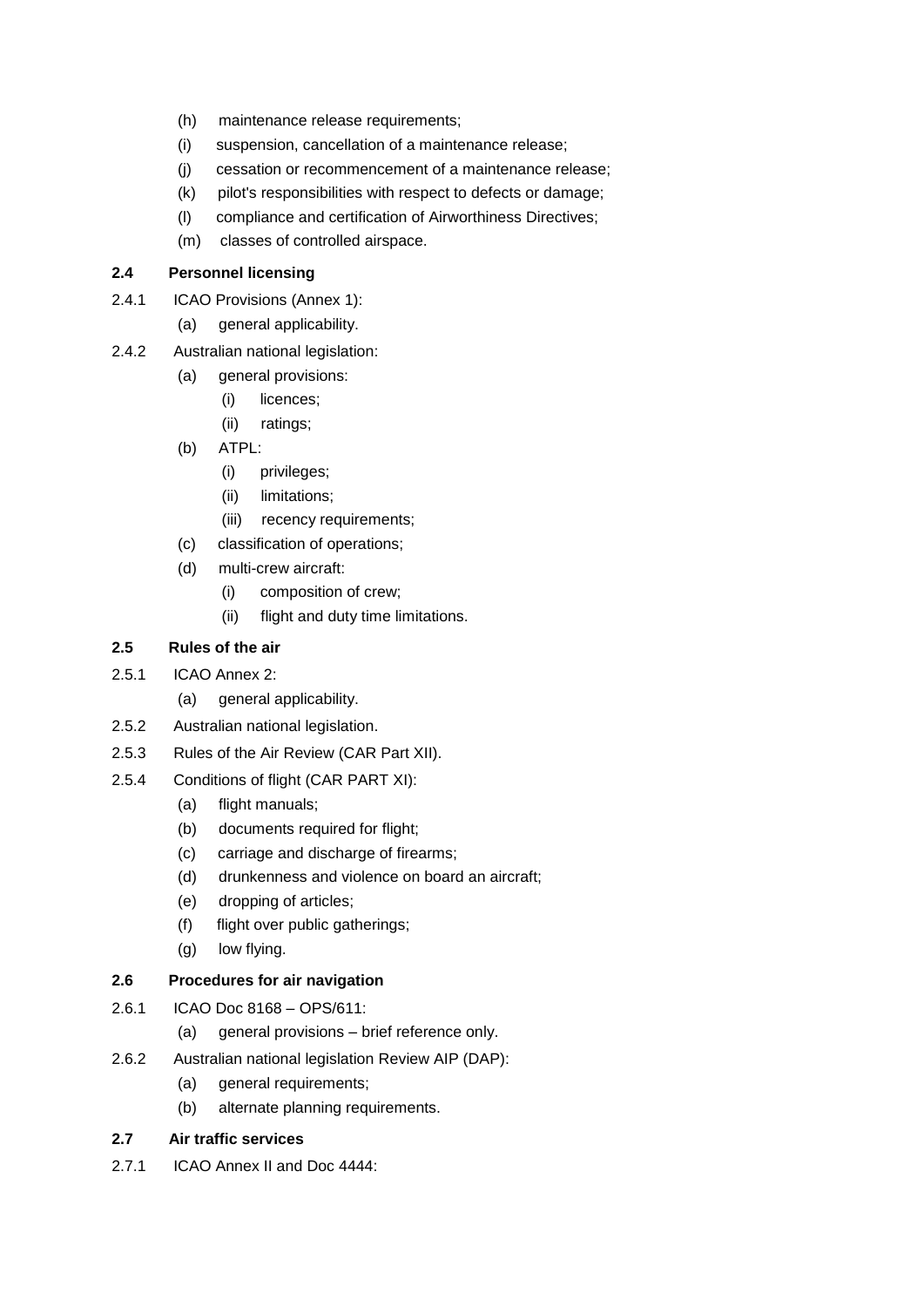- (a) general provisions brief reference only.
- 2.7.2 Australian national legislation.
- 2.7.3 General provisions:
	- (a) objectives of ATS;
	- (b) division of ATS;
	- (c) designation of the portions of the airspace and controlled aerodromes where ATS will be provided;
	- (d) establishment and designation of the units providing ATS;
	- (e) specifications:
		- (i) flight information regions;
		- (ii) control areas;
		- (iii) control zones;
	- (f) minimum flight attitudes;
	- (g) priority for aircraft in emergency;
	- (h) inflight contingencies in ATS.
- 2.7.4 ATC service:
	- (a) function and purpose of ATC;
	- (b) provision of ATC service;
	- (c) operation of ATC service;
	- (d) separation minima;
	- (e) contents of clearances;
	- (f) coordination of clearances;
	- (g) control of persons and vehicles at aerodromes.
- 2.7.5 Flight information service:
	- (a) application and scope of flight information service:
		- (i) VFR traffic;
	- (b) operational flight information service broadcasts.
- 2.7.6 Alerting service:
	- (a) function/purpose;
	- (b) phases of alert: INCERFA, ALERFA, DISTRESFA;
	- (c) notification of rescue coordination centre;
	- (d) information to aircraft in a state of emergency.
- 2.7.7 Principles governing the identification of ATS routes other than standard departure and arrival routes.

#### **2.8 Rules of the air and air traffic services**

- 2.8.1 ICAO Doc 444 and RAC501/11:
	- (a) general provisions brief reference only.
- 2.8.2 Australian national legislation.
- 2.8.3 General provisions:
	- (a) general air traffic services operating practices:
		- (i) submission of a flight plan;
		- (ii) flight clearances and information;
		- (iii) control of air traffic flow;
		- (iv) altimeter setting procedures;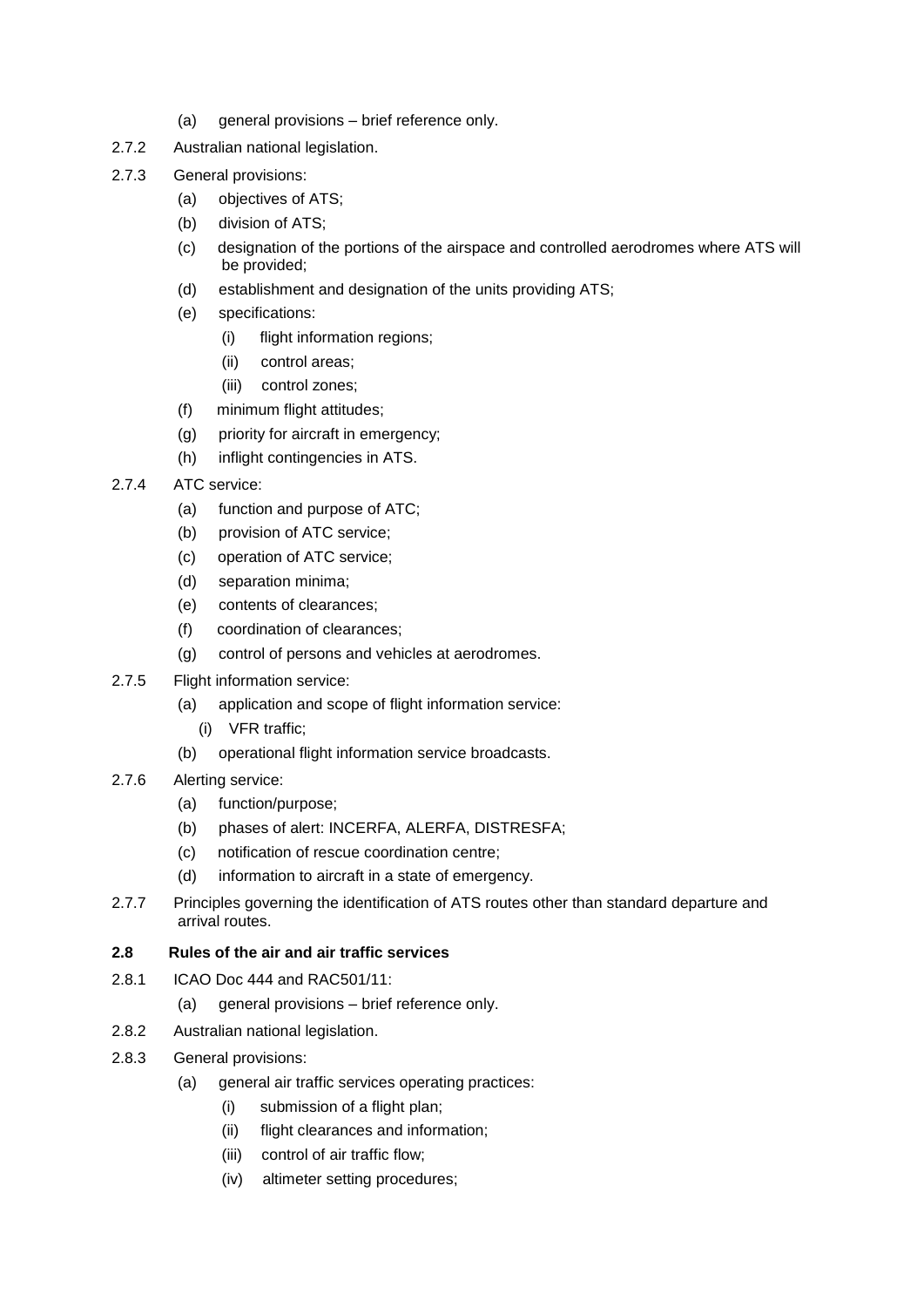- (v) position reporting requirements;
- (vi) requirements and format for AIREP.
- 2.8.4 Area control service:
	- (a) vertical separation:
		- (i) requirements;
		- (ii) vertical separation minima;
		- (iii) minimum cruising level;
		- (iv) assignment of cruising level;
		- (v) vertical separation during climb or descent;
	- (b) horizontal separation (subsonic aircraft only):
		- (i) requirements;
		- (ii) geographical separation;
		- (iii) track separation for aircraft using the same navaid;
		- (iv) longitudinal separation;
	- (c) reduction in separation minima;
	- (d) ATC clearances:
		- (i) requirement for clearance;
		- (ii) function of clearance;
		- (iii) contents of clearance;
		- (iv) maintaining own separation while in VMC;
		- (v) essential traffic information while in VMC;
		- (vi) essential traffic information;
		- (vii) clearance of a requested change in flight plan;
	- (e) emergency:
		- (i) general, priority, emergency descent only (action by pilot in command only);
	- (f) communication failure:
		- (i) air-ground communication failure (actions by pilot in command only);
	- (g) interception of civil aircraft.
- 2.8.5 Approach control service
	- (a) departing aircraft:
		- (i) general procedures for departing aircraft;
		- (ii) information for departing aircraft;
		- (iii) clearances to climb maintaining own separation while in VMC;
		- (iv) wake turbulence separation;
	- (b) arriving aircraft:
		- (i) general procedures for arriving aircraft;
		- (ii) clearance to descend maintaining own separation while in VMC;
		- (iii) visual approach;
		- (iv) instrument approach;
		- (v) holding;
		- (vi) approach sequence;
		- (vii) expected approach;
		- (viii) time information for arriving aircraft.
- 2.8.6 Aerodrome control service: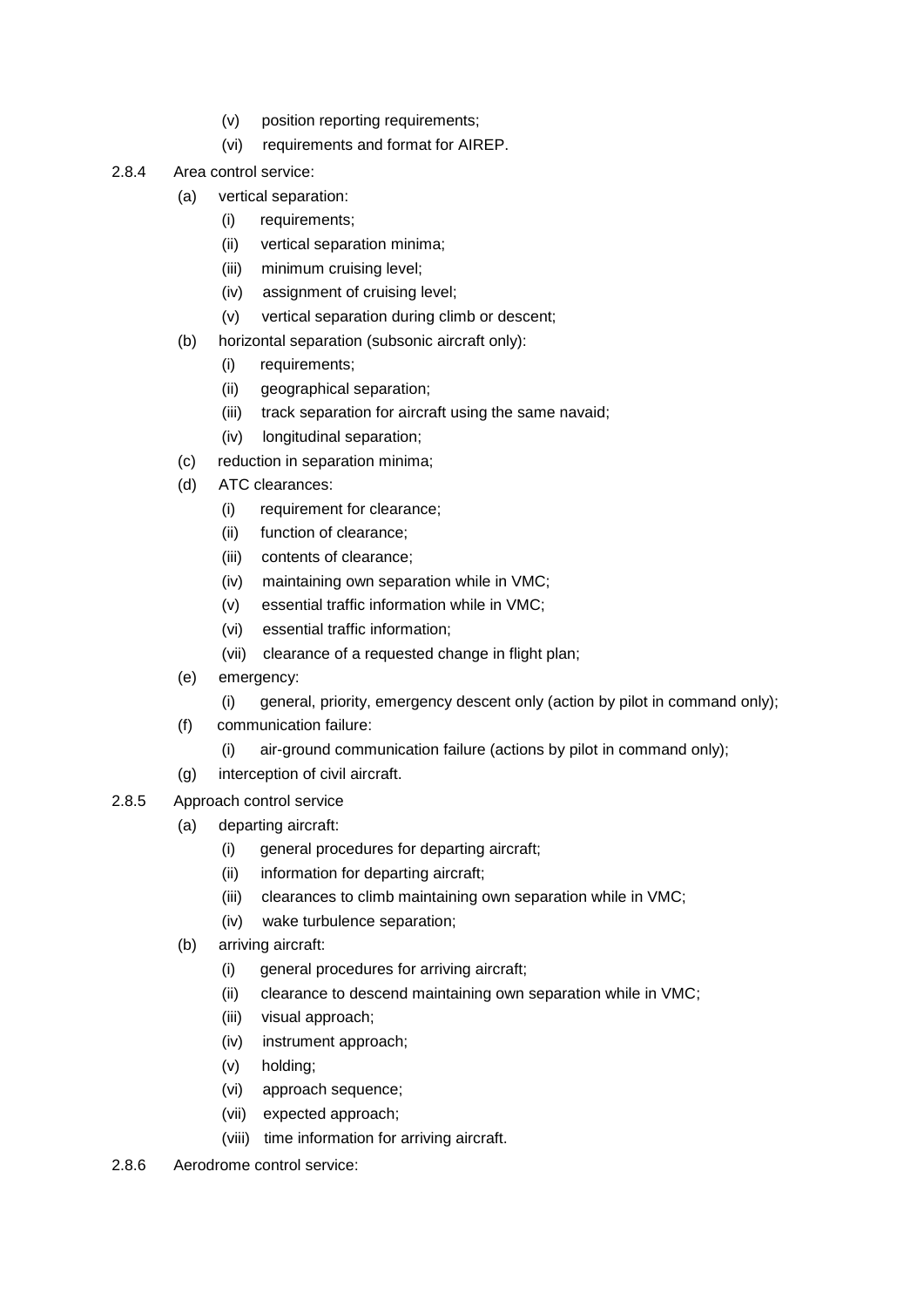- (a) functions of aerodrome control towers:
	- (i) general functions;
	- (ii) alerting service;
	- (iii) suspension of VFR operations;
- (b) control of traffic:
	- (i) traffic circuit(s);
	- (ii) start-up;
	- (iii) taxiing traffic;
	- (iv) vehicular traffic;
	- (v) coordination of take-off and landings;
	- (vi) order of priority for arriving and departing aircraft;
	- (vii) control of departing and arriving aircraft;
- (c) information provided to aircraft:
	- (i) operation of the aircraft;
	- (ii) aerodrome conditions.
- 2.8.7 Flight Information service and alerting service
	- (a) air traffic advisory service;
	- (b) alerting service.
- 2.8.8 Use of radar in air traffic services:
	- (a) limitations in the use of radar;
	- (b) functions of radar service:
		- (i) identification procedure (establishment of radar identity only);
		- (ii) position information;
		- (iii) radar vectoring;
		- (iv) speed control;
	- (c) use of radar in the ATC service;
	- (d) descent below MSA under radar control.

## **2.9 Aeronautical information service**

- 2.9.1 ICAO Annex 15:
	- (a) general provisions brief reference only.
- 2.9.2 Australian documentation:
	- (a) availability and procurement of AIP, NOTAM, AIC.

## **2.10 Aerodromes**

- 2.10.1 ICAO Annex 14:
	- (a) general provisions brief reference only.
- 2.10.2 Australian national legislation:
	- (a) AIP AD requirements:
		- (i) aerodrome markers and markings;
		- (ii) aerodrome lighting;
		- (iii) visual aids;
		- (iv) domestic aerodrome directory (ERSA);
		- (v) pavement strength limitations.
- **2.11 Facilitation**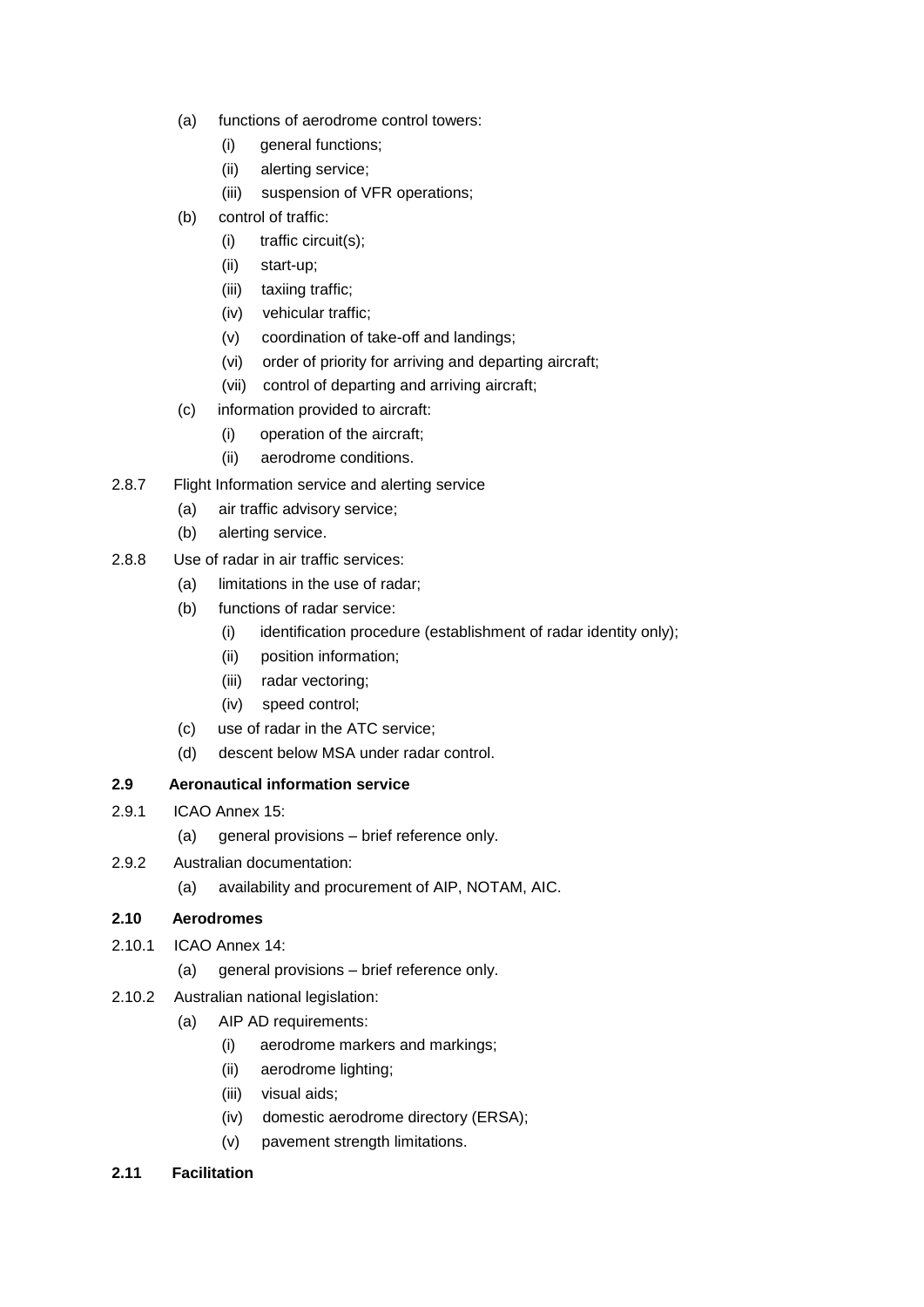- 2.11.1 ICAO Annex 9:
	- (a) general provisions brief reference only.
- 2.11.2 Australian national legislation.
- 2.11.3 AIP GEN requirements:
	- (a) responsibility of DIT;
	- (b) differences to international standards and practices: 9 Annex 9;
	- (c) entry and departure of international aircraft:
		- (i) documents required;
		- (ii) description, purpose and use;
	- (d) entry and departure of persons and baggage:
		- (i) normal requirements;
		- (ii) procedures for flight crew and similar personnel;
	- (e) identification of designated international airports.

#### **2.12 Search and Rescue**

- 2.12.1 ICAO Annex 12:
	- (a) general provisions brief reference only.
- 2.12.2 Australian national legislation
	- (a) SAR organisation:
		- (i) establishment of SAR regions;
		- (ii) establishment and designation of SAR services units;
	- (b) operating procedures:
		- (i) SAR phases;
		- (ii) distress and urgency signals;
		- (iii) use of SSR transponder;
		- (iv) procedures for pilots in command at the scene of an accident;
		- (v) procedures for pilots in command intercepting;
		- (vi) distress transmissions;
		- (vii) participation in searches.

#### **2.13 Security**

- 2.13.1 ICAO Annex 17:
	- (a) general provisions brief reference only.
- 2.13.2 Air Defence identification zones (ADIZ):
	- (a) Pilot's responsibilities for flight within the zone;
	- (b) exemptions;
	- (c) non-compliance;
	- (d) action in the event of interception;
	- (e) interpretation of visual signals;
	- (f) powers of pilot in command.

#### **2.14 Aircraft accidents and incidents**

- 2.14.1 Terminology:
	- (a) definition of accident;
	- (b) definition of incident.
- 2.14.2 Responsibilities of pilot in command regarding notification.